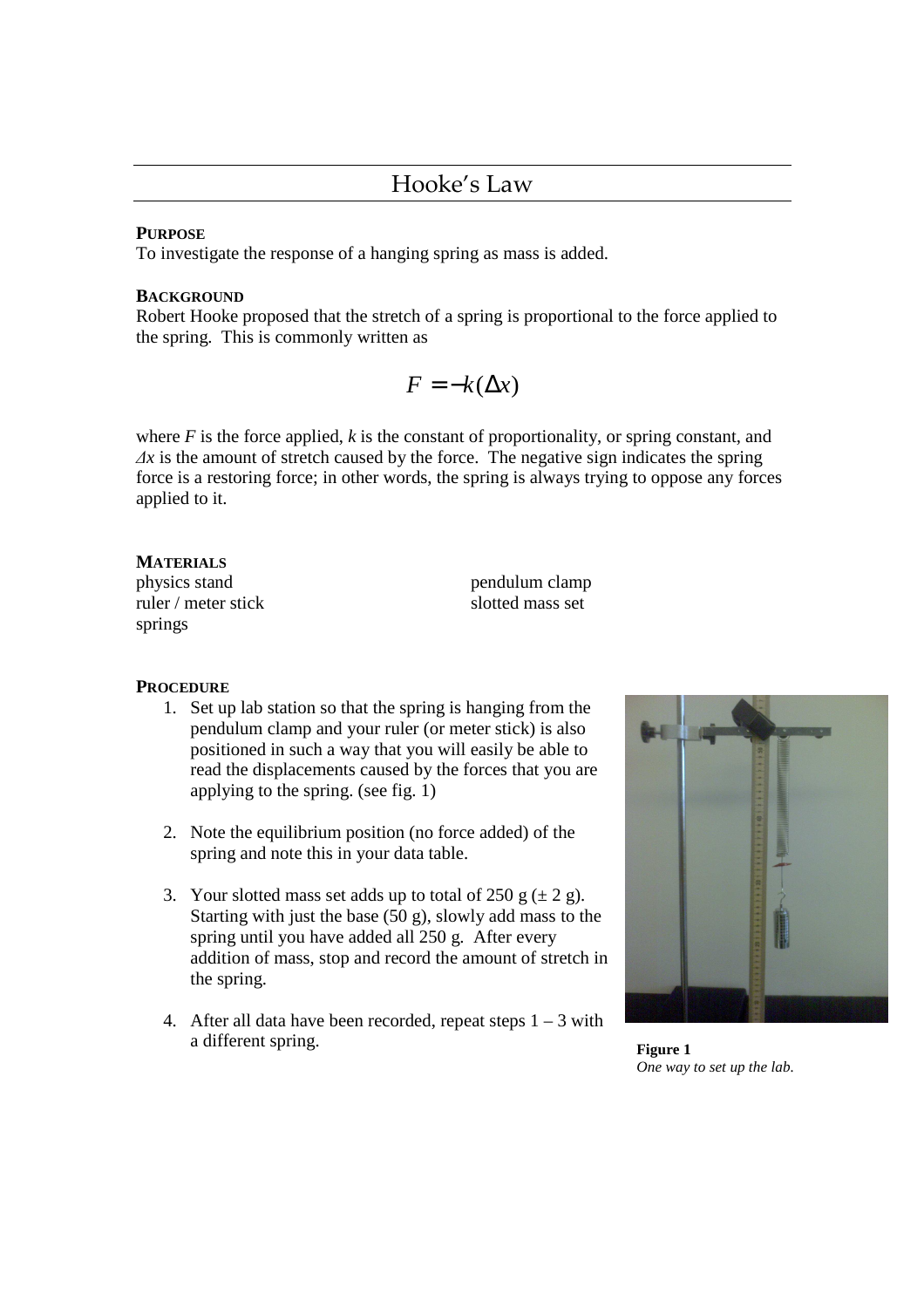| <b>Spring 1</b>  |                  |                 | <b>Spring 2</b>  |                  |                 |
|------------------|------------------|-----------------|------------------|------------------|-----------------|
| mass(g)          | force $(N)$      | $\Delta x$ (cm) | mass(g)          | force $(N)$      | $\Delta x$ (cm) |
| $\boldsymbol{0}$ | $\boldsymbol{0}$ |                 | $\boldsymbol{0}$ | $\boldsymbol{0}$ |                 |
|                  |                  |                 |                  |                  |                 |
|                  |                  |                 |                  |                  |                 |
|                  |                  |                 |                  |                  |                 |
|                  |                  |                 |                  |                  |                 |
| 250              |                  |                 | 250              |                  |                 |

# **ANALYSIS**

- 1. Construct a graph for each spring showing the force vs. displacement of the spring. Show your trend line (with equation) and  $R^2$  value clearly on your graph. You may put both graphs on one piece of paper as long as each graph is a full  $\frac{1}{2}$ page. (I recommend using Excel or Logger Pro.)
- 2. What is the value of the slope for each spring? What does this slope represent?

3. Compare the spring constants of the two springs. As the spring constant increases, what changes? In other words, if two springs have different k-values, how is their behavior different?